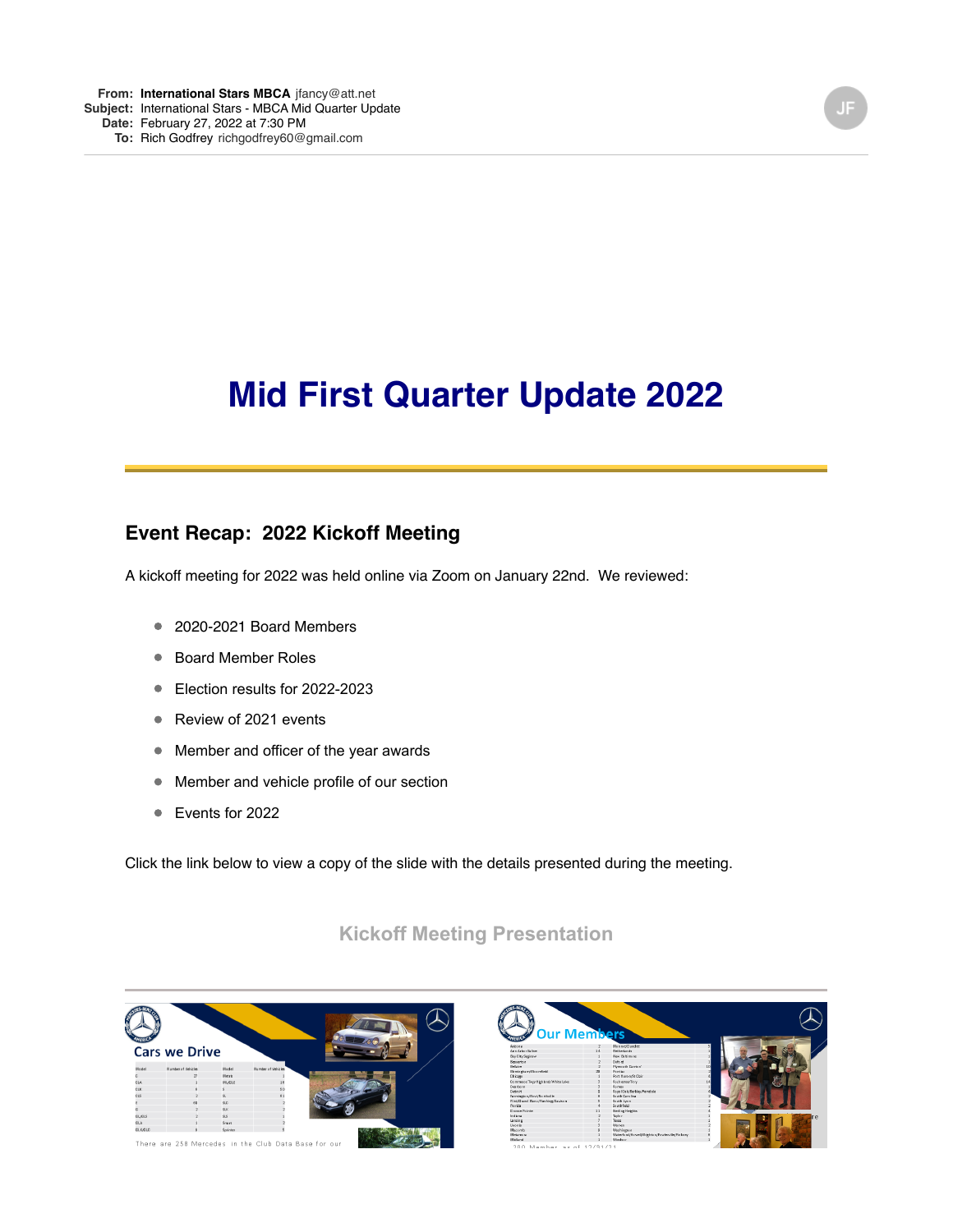membership The average year is 1996 The average year is 1996<br>E Classes are the most common follow by SL and S<br>Class



Average Member joined in July 2008 Longest member joined in 1975 Newest Member joined in December 2021



#### **Latest Event List: Mark Your Calendars**

- **January 22nd 2022 Club Planning Online Zoom Meeting**
- **Canceled March 19 th Classic Appreciation Spring Detail session Rochester Canceled**
- **May 21st Spring Dust off Motoring Tour**
- **July 9 Deutsche Marques/All German Show Gilmore Car Museum, Hickory Corners (Western MI)**
- **August TBD Car Show Mercedes Benz Financial, Farmington Hills**
- **August TBD Car Show Mercedes Benz R&D, Redford**
- **September 16-18 Concours of America DIA Detroit**
- **October 9th Deutsche Marques/Oktoberfest Gilmore Car Museum, Hickory Corners (Western MI)**
- **October 22nd Fall Color Tour**
- **December Holiday Dinner party TBD**

## **2022 Board of Directors**

| President:                                                    | Secretary:                                      |
|---------------------------------------------------------------|-------------------------------------------------|
| Don MacDonald<br>don.macdonald1@gmail.com<br>$(248)$ 647-8430 | James Fancy<br>jfancy@att.net<br>(248) 410-4964 |
| <b>Vice President:</b>                                        | Photography:                                    |
| <b>Rich Godfrey</b>                                           | Don Marriott<br>dpmarriott@aol.com              |
| richgodfrey60@gmail.com<br>(734) 377-7644                     | (248) 375-2629                                  |